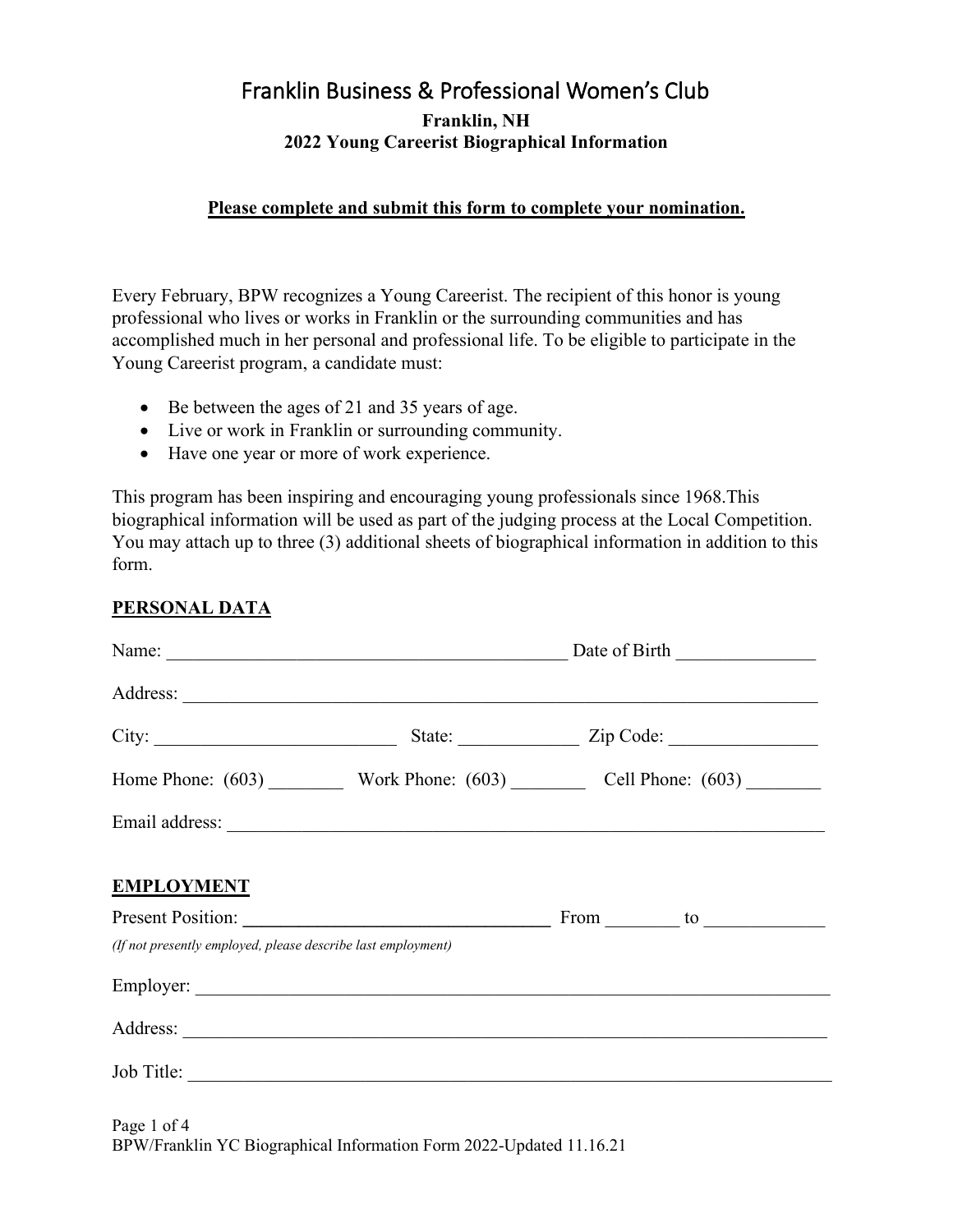<u> 1989 - Johann Stoff, deutscher Stoffen und der Stoffen und der Stoffen und der Stoffen und der Stoffen und der</u>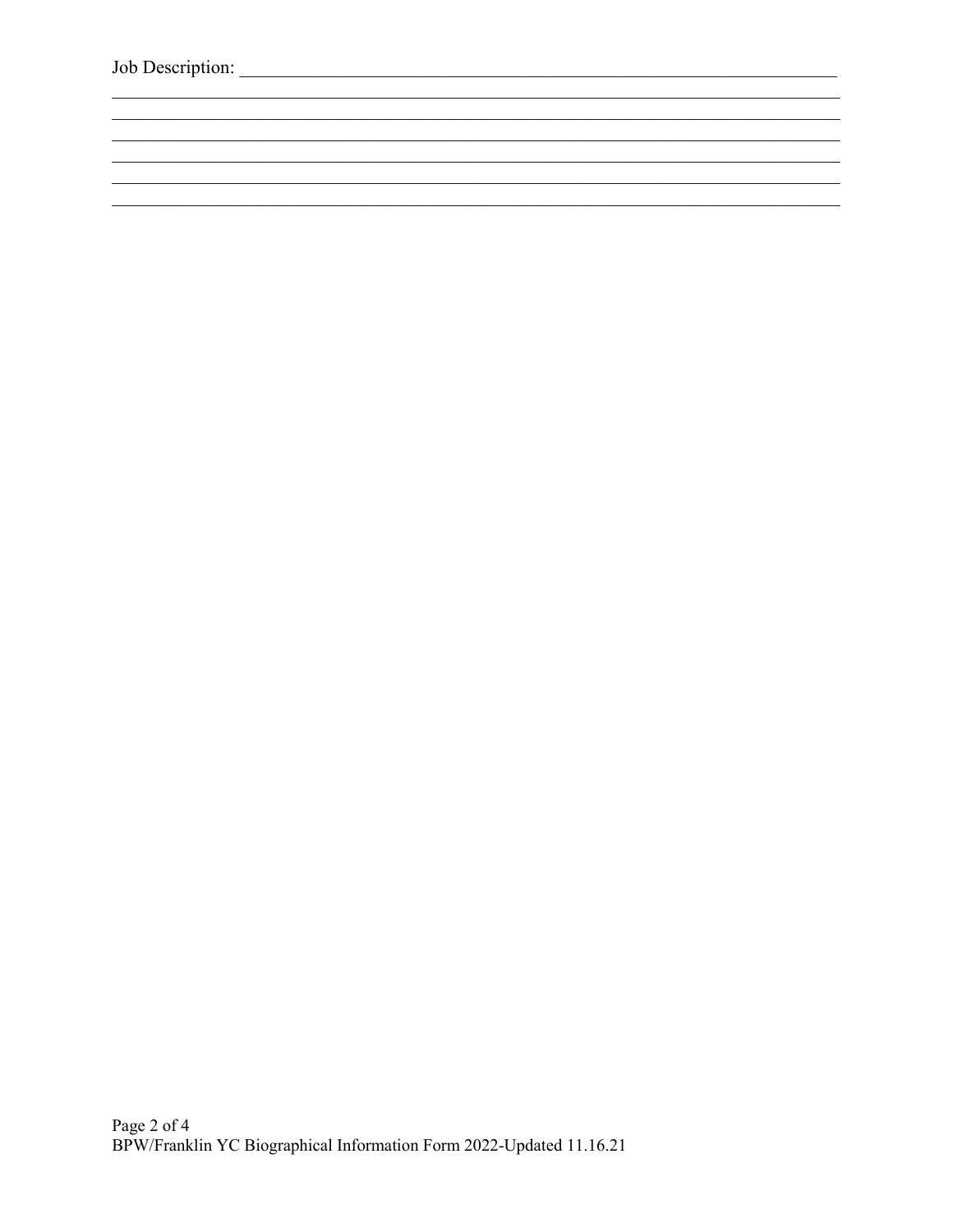| Second Position: | From                                                                                                                            |  |
|------------------|---------------------------------------------------------------------------------------------------------------------------------|--|
|                  | (If you are presently employed with two different employers, please list the second position in this space If you have only one |  |

| Employer:        |  |
|------------------|--|
| Address:         |  |
| Job Title:       |  |
| Job Description: |  |
|                  |  |

### **EDUCATION**

position, leave this area blank.)

Please note all educational degrees/diplomas and major areas of study after high school.

## **SCHOLASTIC HONORS/PROFESSIONAL OR PERSONAL AWARDS**

# PRESENTATIONS, PUBLICATIONS, PAPERS PRESENTED, SPEECHES GIVEN

## **COMMUNITY INVOLVEMENT**

**CAREER GOAL:** Where do you see yourself 5-10 years from now?